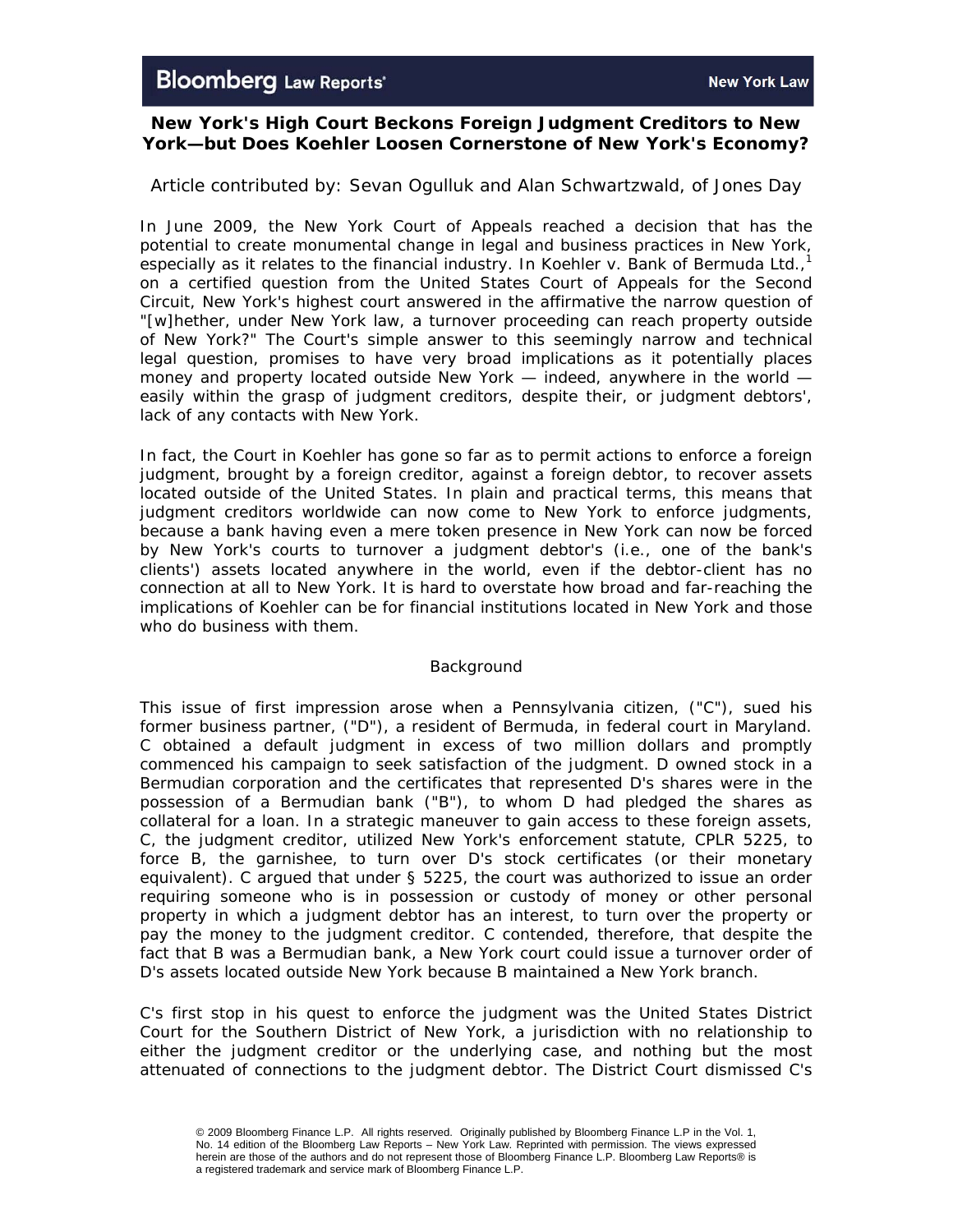petition on several grounds, including on the ground that it had no *in rem* jurisdiction over D's property since the property in question (D's stock certificates held by B in Bermuda) was not in New York. C appealed to the Second Circuit, who sought the guidance of the New York Court of Appeals as to the scope of § 5225.

# *The Koehler Decision*

The New York Court of Appeals agreed with C and concluded that B's New York connection was sufficient to consider B "present" in New York and therefore to treat B as a garnishee under Article  $52.<sup>2</sup>$  Accordingly, the Court held that under CPLR 5225(b), a New York court could order B to bring the stock certificates from outside the United States and into New York and deliver them to C (or to a New York sheriff for sale with the proceeds to go to C). The Court of Appeals emphasized that the "key to the reach of the turnover order is personal jurisdiction" over the garnishee, B.<sup>3</sup> In other words, because B was subject to personal jurisdiction in New York, it could be forced to turnover D's foreign assets to satisfy a judgment against D.

This is in contrast to *in rem* jurisdiction, which is necessary in pre-judgment attachment scenarios and which requires that the property subject to attachment actually be located in New York. In a post-judgment enforcement action, a court with the requisite jurisdiction over the necessary parties has already rendered a judgment, and in enforcing this judgment, the court just requires personal jurisdiction over either the judgment debtor or a garnishee, according to *Koehler*. This distinction greatly broadens the reach of New York courts, affording judgment creditors worldwide easy access to assets located far beyond New York's borders. So long as a person/entity (e.g., a bank) subject to personal jurisdiction in New York is holding the assets of a judgment debtor, that person/entity can be forced by a New York court to turnover the assets of the judgment debtor even if the assets are located outside the United States, and even if the judgment debtor itself is not subject to jurisdiction in New York.

### *"Far-Reaching" and Constitutional Implications*

The dissent in *Koehler* warns of the far-reaching implications of this decision. For example, the dissent notes that the majority's opinion will undoubtedly encourage judgment creditors to forum shop, could potentially conflict with laws and judicial decisions of other jurisdictions, and will likely impose "significant administrative burdens" on New York's banking institutions, not to mention its courts. All of this in cases that need not have any connection whatsoever to New York and which New York's courts could have no real interest in adjudicating.

In addition, the dissent also raised constitutional concerns questioning whether the fact that the garnishee is amenable to personal jurisdiction in New York "is enough contact under *International Shoe* to justify the enforcement of a non-New York judgment by a non-New York creditor against a non-New York debtor, to recover an asset that is located in Bermuda."<sup>4</sup> The Second Circuit has already applied the New York Court of Appeals' answer to its certified question and vacated and remanded the Koehler matter to the District Court for further proceedings.<sup>5</sup> In reviewing the Court of Appeals' answer, the Second Circuit makes no mention of the constitutional concerns raised by the *Koehler* dissent.<sup>6</sup> However, it is possible that this decision